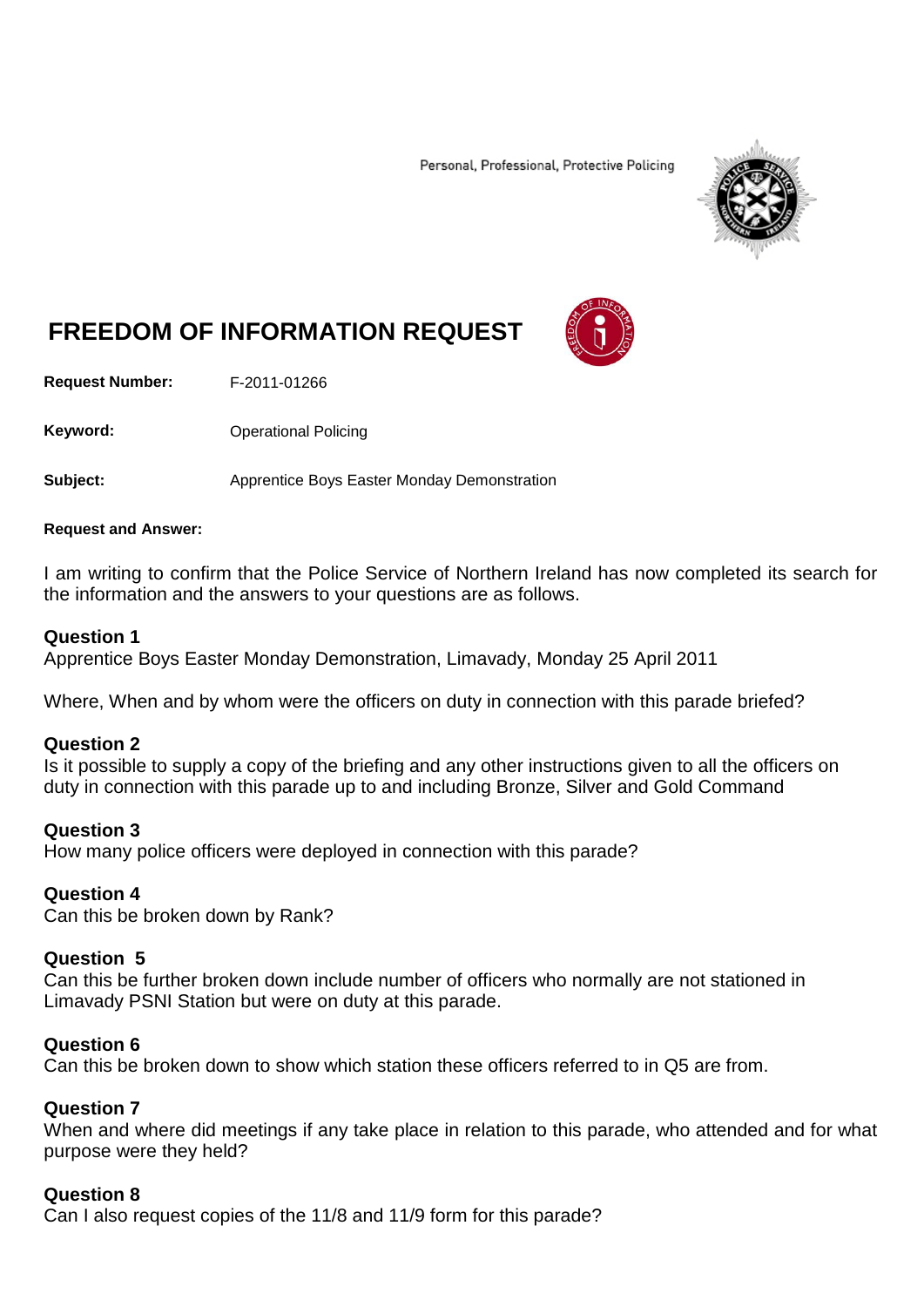### **Answer**

I have today decided to:

- disclose information in response to questions 1 and 7 in full;
- disclose information in response to questions 2 and 8 subject to the deletion of information pursuant to the provisions of Sections 31, 38 and 40 of the Freedom of Information 2000 (the Act); and
- fully exempt information in response to questions 3,4,5 and 6 pursuant to the provisions of Sections 31 and 38 of the Act.

### **Answer 1**

Officers were briefed at 11.00 in Limavady Station on the day of parade by a Sergeant, Inspector and Chief Inspector Cargin

### **Answer 7**

A meeting took place on 12<sup>th</sup> April 2011 at Limavady Station which was attended by local Police and the organising committee to go over the parade route, timings and any perceived problems.

With regard to answers to 2,3,4,5,6 and 8 Section 17 of the Freedom of Information Act 2000 requires the Police Service of Northern Ireland, when refusing to provide such information (because the information is exempt) to provide you the applicant with a notice which:

- (a) states that fact,
- (b) specifies the exemption in question and
- (c) states (if not otherwise apparent) why the exemption applies.

The exemption/s, as well as the factors the Department considered when deciding where the public interest lies, are listed below:

Section 31(1)(a) and (b) - Law Enforcement is a prejudiced based exemption and this means it is the Public Authority's responsibility to evidence the harm. It is also a qualified exemption and therefore a Public Interest Test must be carried out.

Section 38(1) (a)and (b) - Health and Safety is a prejudiced based exemption and this means it is the Public Authority's responsibility to evidence the harm. It is also a qualified exemption and therefore a Public Interest Test must be carried out.

Section 40(2) (a) - Personal information is an absolute exemption which means there is no requirement on the Public Authority to consider whether there is a public interest in disclosure.

Your request contains questions that to answer would require me to release personal details about individuals other than the applicant. The names of police officers could be used in conjunction with other information which may already be in the public domain or which may become available in the future to compromise their security. The PSNI have a duty of care to ensure the safety of police officers. A release under the Freedom of Information Act is considered to be a release to the public at large. This would be a breach of the Data Protection Act and is catered for within Freedom of Information by the exemptions under Section 40(2) as outlined below.

Section 40(2) is an Absolute exemption and a Public Interest Test is not necessary. This is so because personal data is governed by other law (The Data Protection Act 1998).

All requests made under FOIA are applicant blind. A request must be treated as such and a public authority will always view any disclosure as into the public domain and not just to an individual.

Personal Data is regulated under the principles of the Data Protection Act 1998 and when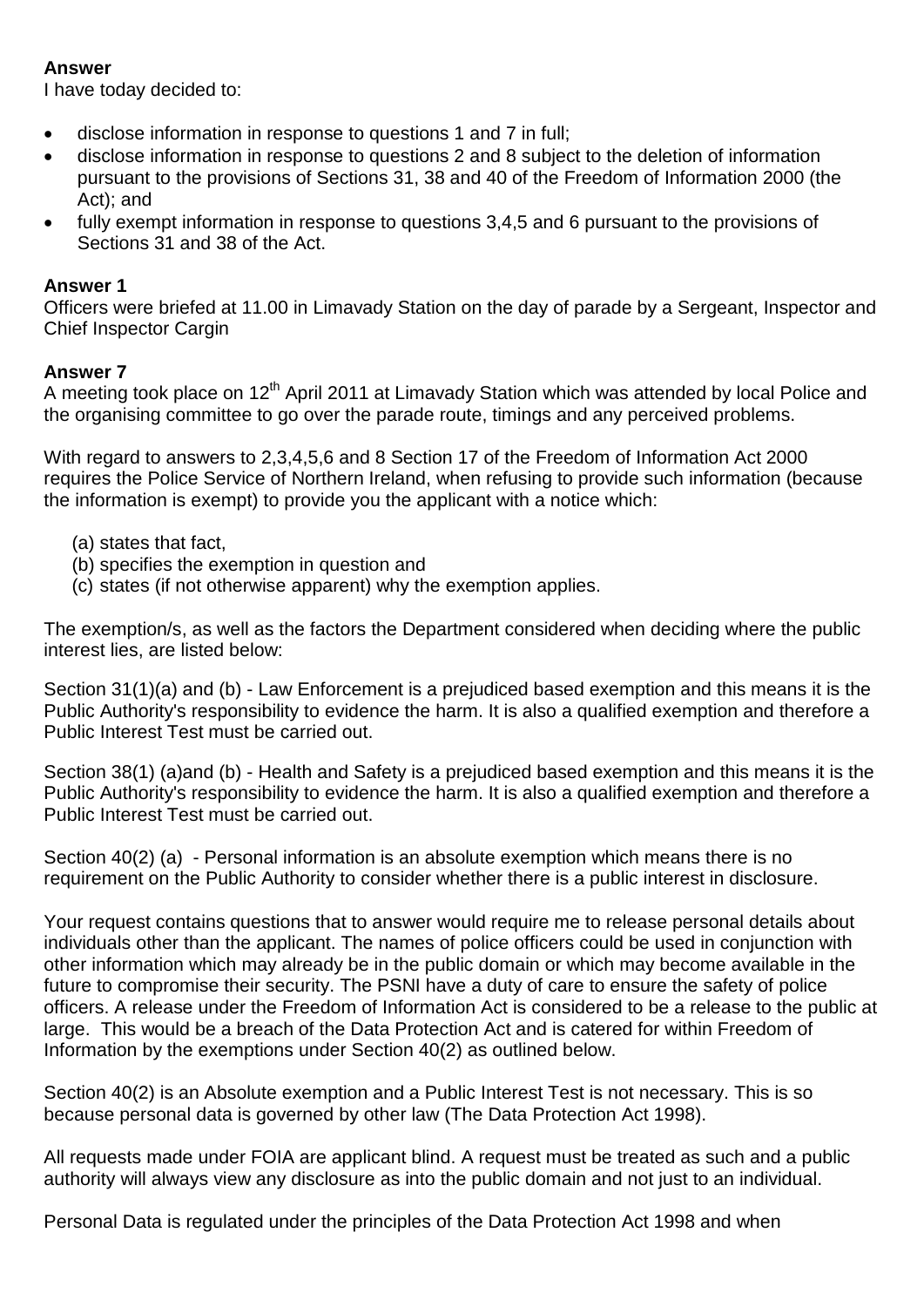information contains personal data about a third party it can only be released if disclosure would not breach any of the data protection principles.

Principle 1 is that personal data must only be processed lawfully and fairly.

Members of staff are entitled to protection under the Data Protection Act 1998. The Service would be failing in its lawful duty were it to breach the Data Protection Act in order to furnish a disclosure under the Freedom of Information Act 2000. The Service has a duty to protect the personal data of all individuals. Therefore, in all the circumstances of the case, the public interest in maintaining the exemption outweighs the public interest in disclosing the information.

Both Sections 31 and 38 are prejudice based and qualified exemptions so it is necessary for a public authority to state the harm that would or would be likely to be caused by release and carry out a Public Interest Test.

### **Harm Test**

### Section 31

The release of information in relation to police deployments is a highly sensitive area. The lower the level of breakdown is, the higher the risk will be. Release of detailed resource/deployment information would allow criminals to identify numbers of police officers used to police parades and they would be likely see this as an opportunity to commit crime against participants in the parades or in the locations they are taking place, therefore both directly and indirectly impacting on the prevention and detection of crime and the apprehension of criminals by the PSNI.

### Section 38

The disclosure of this level of detail would be likely to be valuable intelligence for terrorist groups thereby exposing both officers and the community at large to risk of attack.

To identify the number of officers used to police parades would be inappropriate due to the ongoing terrorist threat as it potentially notifies those involved of the likely strength they could encounter when mounting future operations. This potentially puts officers' and the public's lives at risk.

### **Public Interest Test**

### Factors Favouring Release – Section 31

When information disclosed relates directly to the efficiency and effectiveness of the service or its officers; in this case when referring to how the PSNI deal with the planning and policing of parades, the proper allocation of resources is a matter that the Service should hold up to public scrutiny to enhance accountability and justification.

Disclosure would enhance and contribute to the quality and accuracy of public debate and decisionmaking by the service concerning parades.

### Factors Favouring Retention – Section 31

Disclosures of officer numbers, police briefings and instructions regarding policing of parades can have a cumulative effect, enabling reasonably accurate mapping to be produced over a period of time. Current or future law enforcement role of the PSNI would be likely to be compromised by the release of information; in this case a clear link exists between knowledge available to criminals and the way they operate, with the resultant impact to the PSNI.

### Factors Favouring Release – Section 38

The considerations favouring release in this case are generic and arise from the purpose and rationale for Freedom of Information legislation. The factors outlined above in favour of release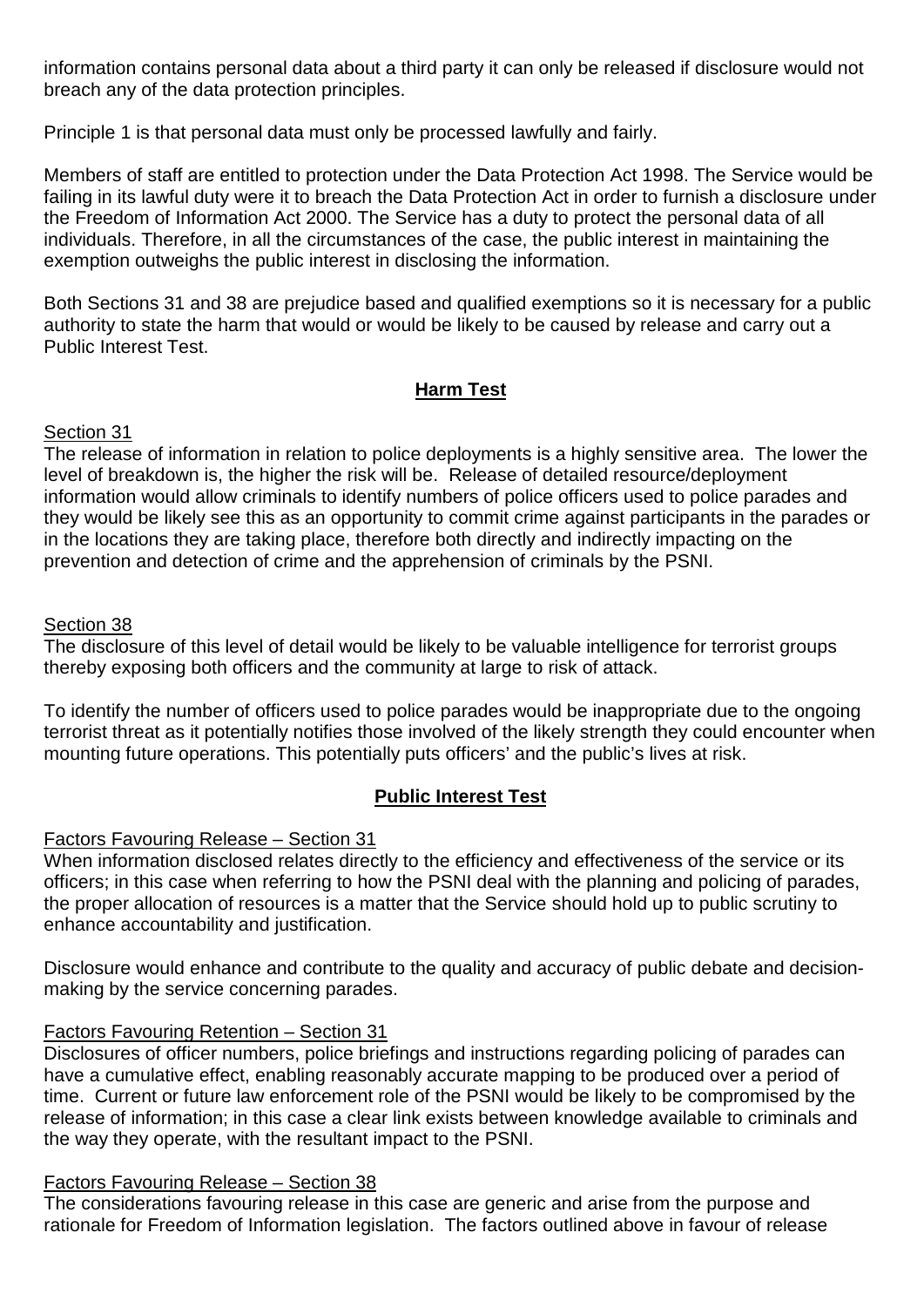under Section 31 are therefore also relevant to Section 38.

### Factors Favouring Retention – Section 38

Release of this information would be likely to place at risk the lives of officers and the public. This is because the detailed information in question would be useful to terrorists planning to carry out attacks on police, which have in the past been known to be indiscriminate in nature, therefore endangering unsuspecting bystanders in addition to the intended target.

### **Decision**

Releasing details of briefings and instructions would not be in the public interest. The factors in favour of release are outweighed by the factors favouring non-release. Disclosing information in relation to police deployments could assist protesters to cause disruption at future parades and carry out attacks on police. Potentially, this could increase the risk to public safety and endanger Police Officers. Police Officers' personal safety could also be compromised by revealing their names in the reports. The safety of Police Officers is paramount and the PSNI will not disclose information which may put officers at risk. It is therefore considered that the need to withhold the information is greater than the public interest in disclosing it.

In this case I am satisfied that both exemptions at Sections 31 and 38 are applicable to this information. This therefore should be considered a refusal notice in relation to this request.

Please note there was no requirement to complete 11/9's with regard to this parade.

If you have any queries regarding your request or the decision please do not hesitate to contact me on 028 9070 0164. When contacting the Freedom of Information Team, please quote the reference number listed at the beginning of this letter.

If you are dissatisfied in any way with the handling of your request, you have the right to request a review. You should do this as soon as possible, or in any case within two months of the date of issue of this letter. In the event that you require a review to be undertaken, you can do so by writing to the Head of Freedom of Information, PSNI Headquarters, 65 Knock Road, Belfast, BT5 6LE or by emailing [foi@psni.pnn.police.uk.](mailto:foi@psni.pnn.police.uk)

If following an internal review, carried out by an independent decision maker, you were to remain dissatisfied in any way with the handling of the request you may make a complaint, under Section 50 of the Freedom of Information Act, to the Information Commissioner's Office and ask that they investigate whether the PSNI has complied with the terms of the Freedom of Information Act. You can write to the Information Commissioner at Information Commissioner's Office, Wycliffe House, Water Lane, Wilmslow, Cheshire, SK9 5AF. In most circumstances the Information Commissioner will not investigate a complaint unless an internal review procedure has been carried out, however the Commissioner has the option to investigate the matter at his discretion.

Please be advised that PSNI replies under Freedom of Information may be released into the public domain via our website @ [www.psni.police.uk](http://www.psni.police.uk/)

Personal details in respect of your request have, where applicable, been removed to protect confidentiality.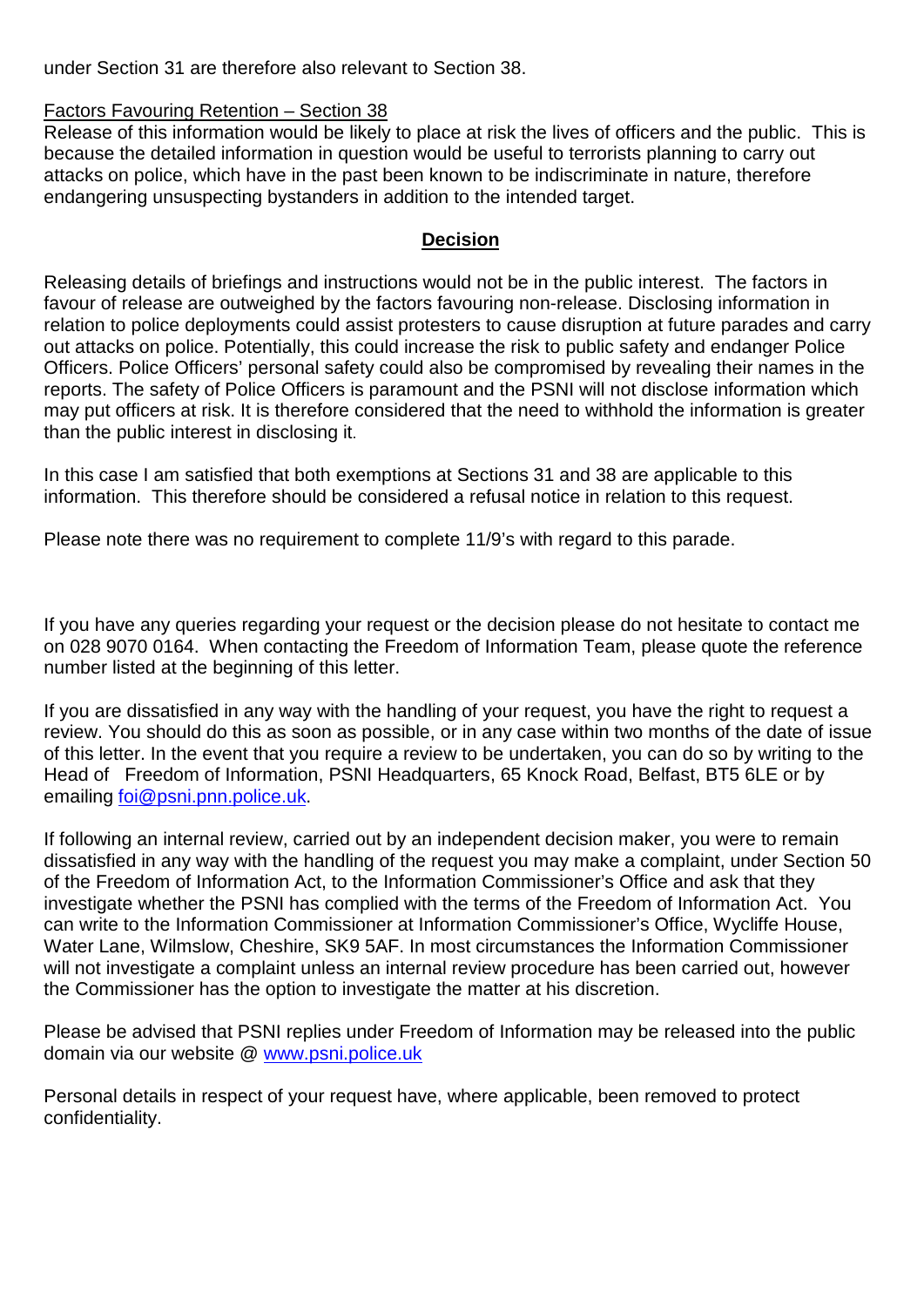# POLICE SERVICE OF NORTHERN IRELAND

### **LIMAVADY AREA COMMAND UNIT**



# **Operational Order**

APPRENTICE BOYS OF DERRY – EASTER PARADE

Event

**LIMAVADY** 

Location

 $MONDAY 25<sup>th</sup> APRIL 2011$ 

 $s.F38(1) s.F38(1)(a) s.F38(1)(b)s.F40(2)s.F40(2)(a)s.F40(2)(b)$ 

Prepared By :-

**LIMAVADY** Station / Unit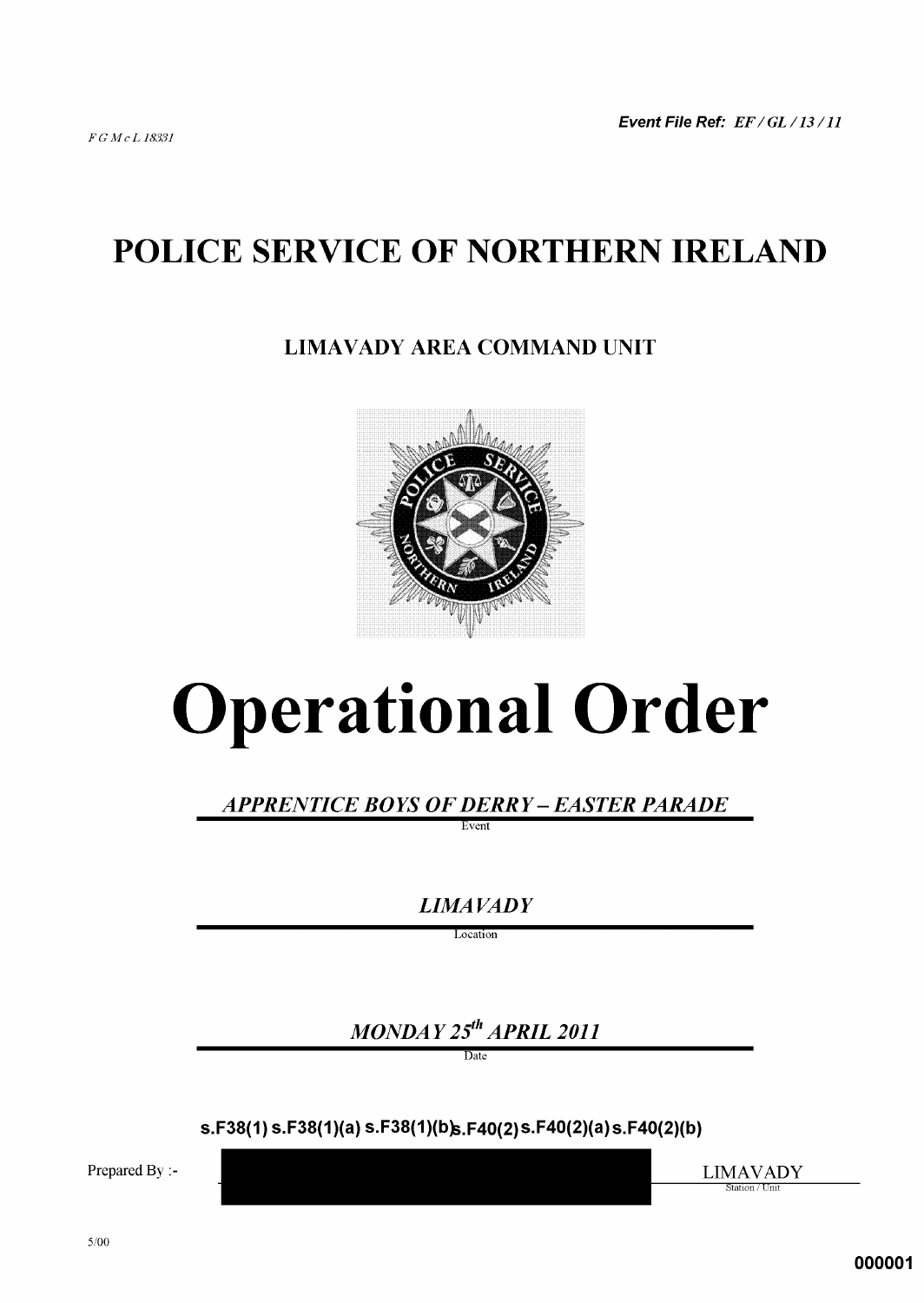#### 1. **INFORMATION**

#### $1.1$ Notification

An 11/1 has been received from the North West Amalgamated Committee of the Apprentice Boys of Derry informing Police and the Parades Commission of their intention to hold their annual Easter band parade in Limavady town on Monday  $25^{th}$  April 2011.

They have indicated that they expect 1300 participants from 41 bands and approximately 8000 - 12000 supporters.

An 11/1 has also been received from Boveva and Ardnariff branch club indicating their intention to hold a feeder parade to the main parade in Limavady on Monday  $25^{th}$  April 2011.

#### $1.1.1$ Assembly

- Ardnariff flute band and Club members will assemble at 1135 hours at  $\bullet$ Catherine Street adjacent to the Northern Bank and parade from there via Catherine Street, Protestant Street, William Street and Roemill Road to join with the main parade at the orange field.
- $\bullet$ The main parade will form up at 1230 hours at the Orange field and parade via Roemill Road and Catherine Street to the Cenotaph where they will stop for a religious service (10 minutes). After the Service the parade will reform and parade via Catherine Street, Linenhall Street, Main Street, Ballyclose Street, Alexander Road, Main Street, Connell Street, Irish Green Street, Roemill Gardens, Roemill Road, Rathbrady Road, Massey Avenue and Protestant Street. At this point those clubs and bands attending that have come from the North of the County will turn left and parade to the Moneyrannel Road, where their buses will be parked, via Catherine Street, Lisnakilly Road and Barnault Road. The remaining clubs and bands will turn right and parade to the bus station via Catherine Street, Linenhall Street, Main Street and Mill Place.

#### $1.1.2$ Demonstration

There will not be a demonstration.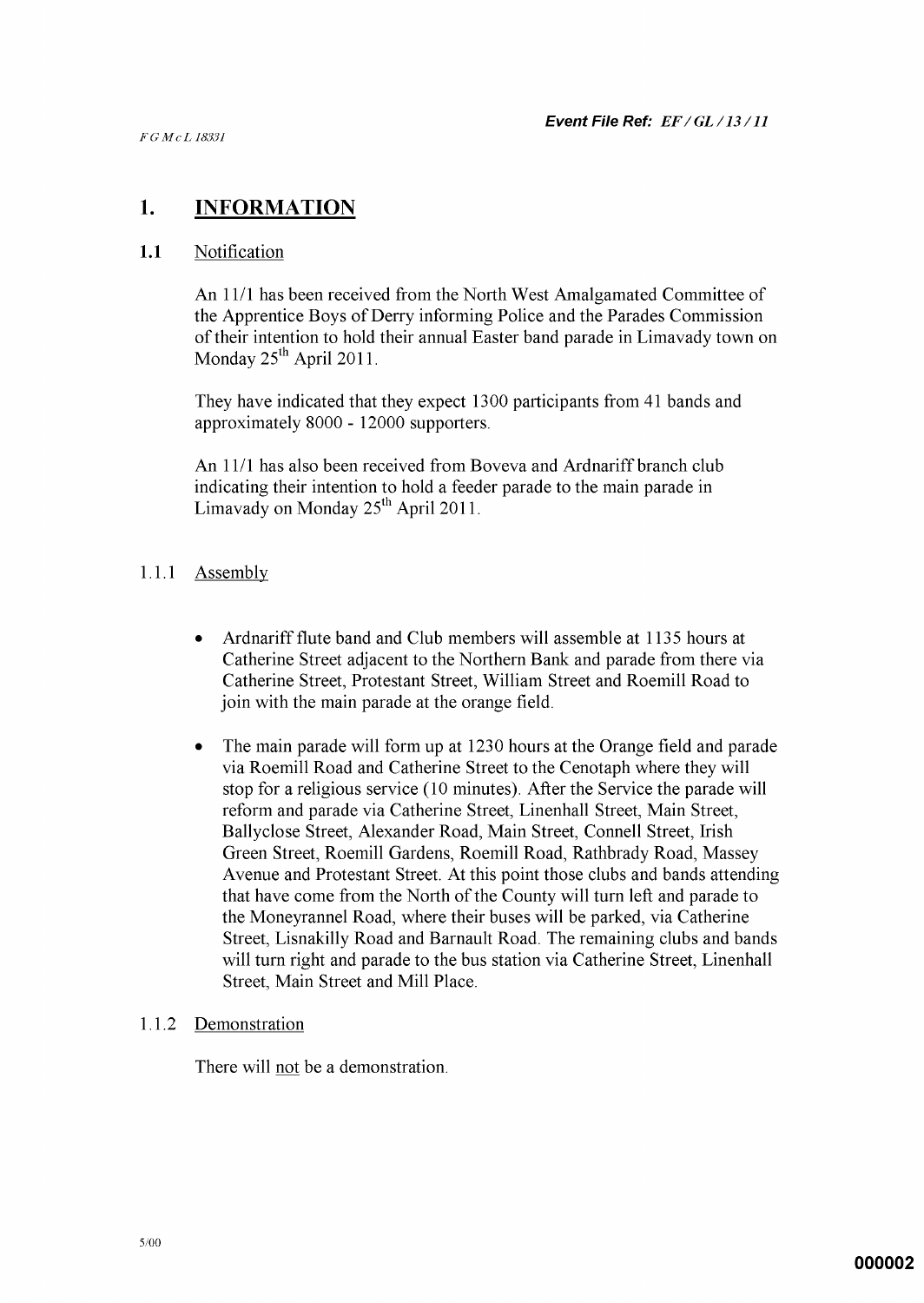### s.F31(1)  $s.F31(1)(a)s.F31(1)(b)s.F38(1)s.F38(1)(a) s.F38(1)(b)$

F G M c L 18331

Event File Ref: EF/GL/13/11



#### $2.$ **INTENTION**

#### $2.1$ **Policy**

The Police intention for this operation is guided by the Chief Constable's Policy Statement in respect of Public Processions.

The Chief Constable's policy in respect of policing public order events, including public processions, in compliance with the principles of the Human Rights Act 1998 and other international human rights instruments is as follows:

"It is our aim to provide a high quality, effective policing service to all the people of Northern Ireland. We will work to achieve this in partnership with the community and in co-operation with other agencies. In policing public events, this aim will be to the fore. The human rights of all those affected by such events will be central to all stages of police preparations and subsequent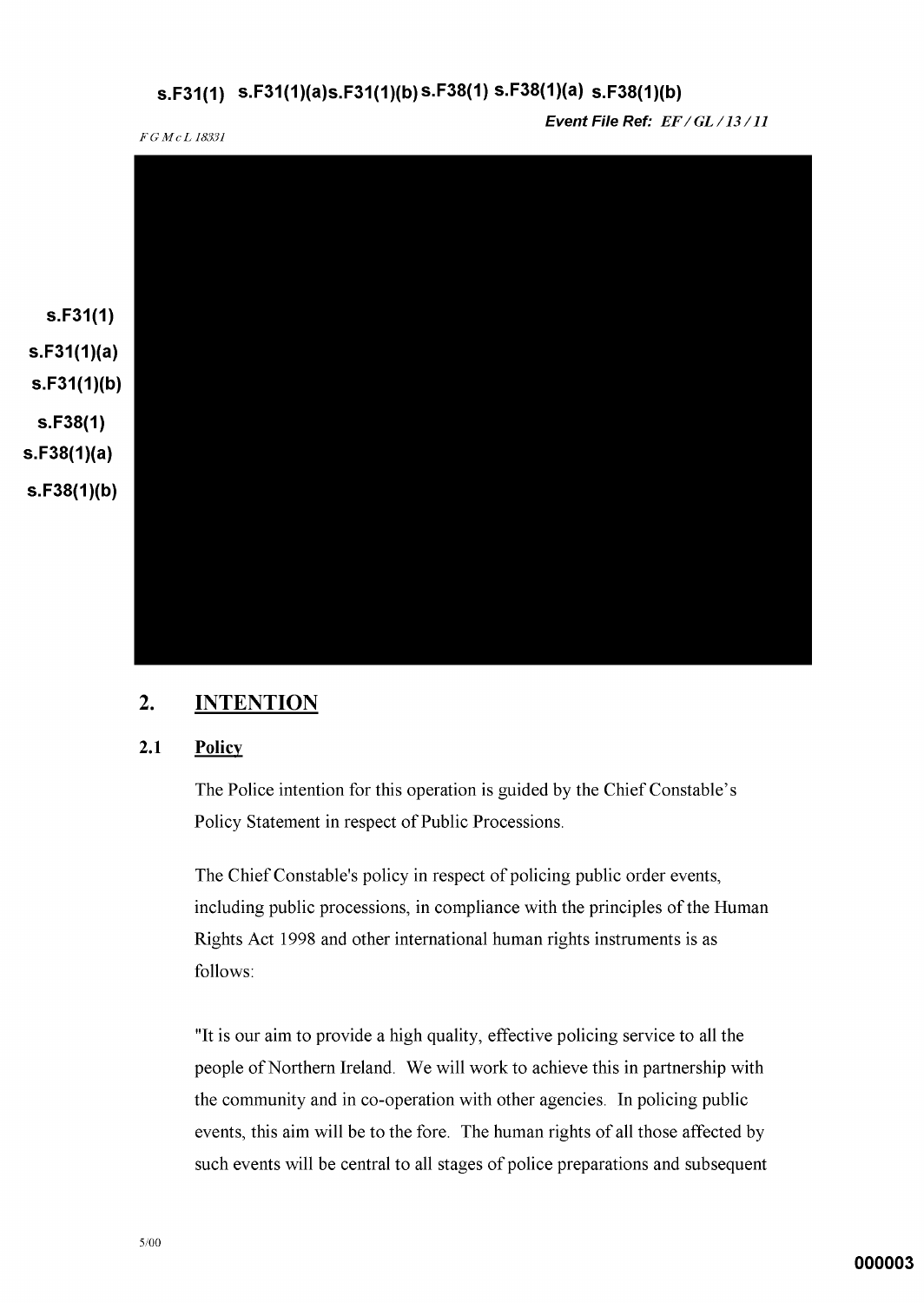### F G M c L 18331

actions. It is recognised that not all human rights are absolute rights and in some instances the rights of individuals must be balanced with those of others, including those of differing and wider communities".

### Police officers are reminded:

Officers must refrain from acts which violate Human Right Officers must take positive action to protect Human Rights

#### $2.2$ **Intention**

The police intentions in respect of this procession are:-

- $1<sub>1</sub>$ Duties as per Section 32 of Police (NI) Act 2000, namely:
	- $a)$ To protect police, public and military.
	- b) To protect property.
	- To prevent the commission of offences.  $\mathbf{c}$ )
	- $\mathbf{d}$ Where an offence has been committed, to take measures to bring the offenders to justice. (See Criminal Justice Strategy at 5.8)
- $\overline{2}$ . To give effect to the principles enshrined in the European Convention of Human Rights as set out in Schedule 1 of the Human Rights Act 1998 and to give due consideration to relevant international human rights instruments in our policing plans and actions.
- $3<sub>1</sub>$ To comply with the principles of the PSNI Code of Ethics.
- $\overline{4}$ . To liaise with the Parades Commission and police any determination.
- $5<sub>1</sub>$ To facilitate lawful and peaceful counter protests. Unlawful protests eg obstructing a public road may be permitted if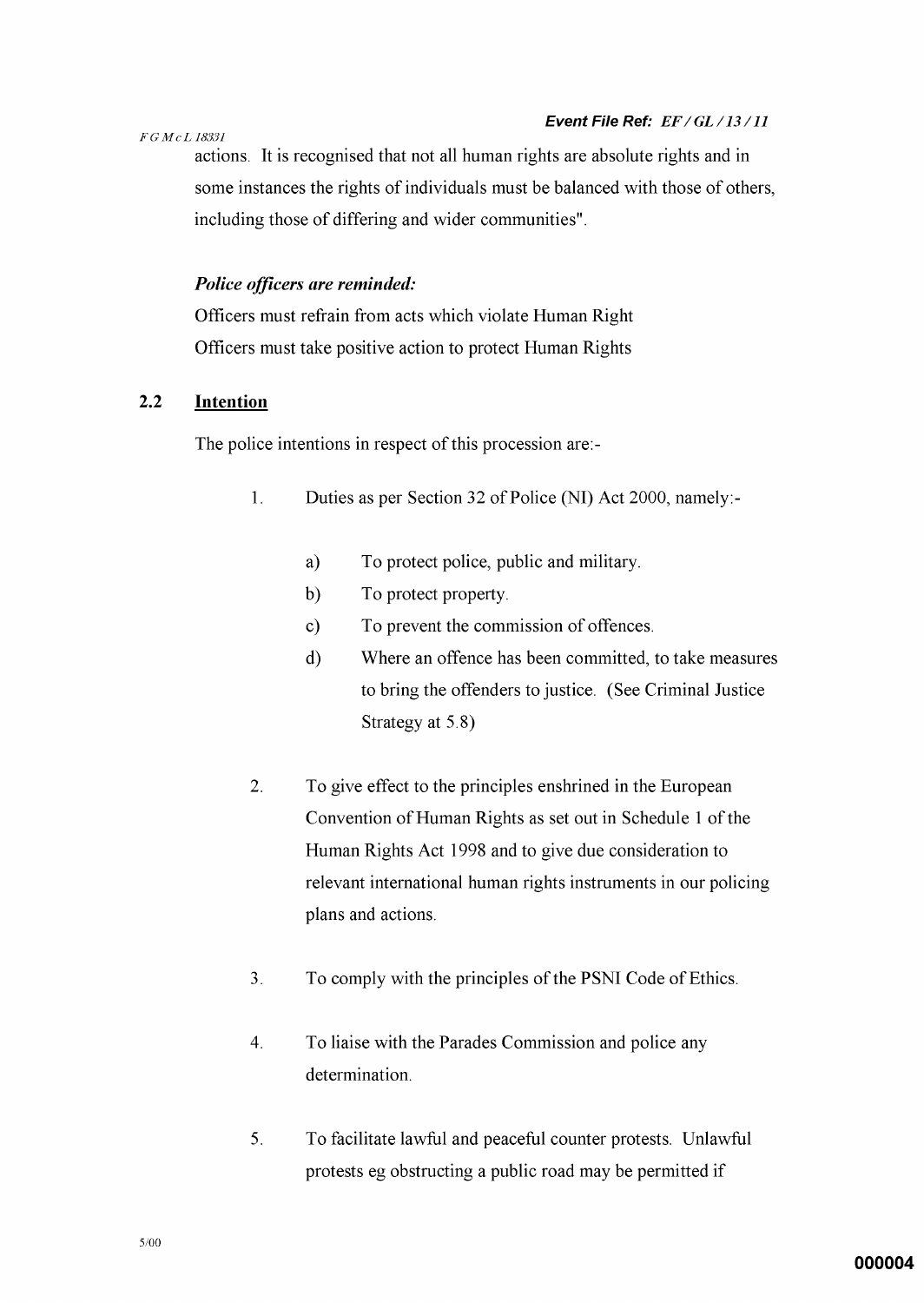### Event File Ref: EF/GL/13/11

 $FGMcL$  18331 peaceful, but must be balanced with the rights of individuals to go about their daily lives and other lawful activities.

- 6. To maintain the peace in policing parades.
- $7<sub>1</sub>$ To prevent disorder between the communities.
- 8. To adopt a partnership approach.
- 9. To control the consumption of alcohol and display of illegal emblems.
- 10. To employ a phased deployment and graduated response.
- $11.$ To maintain effective liaison with the media.



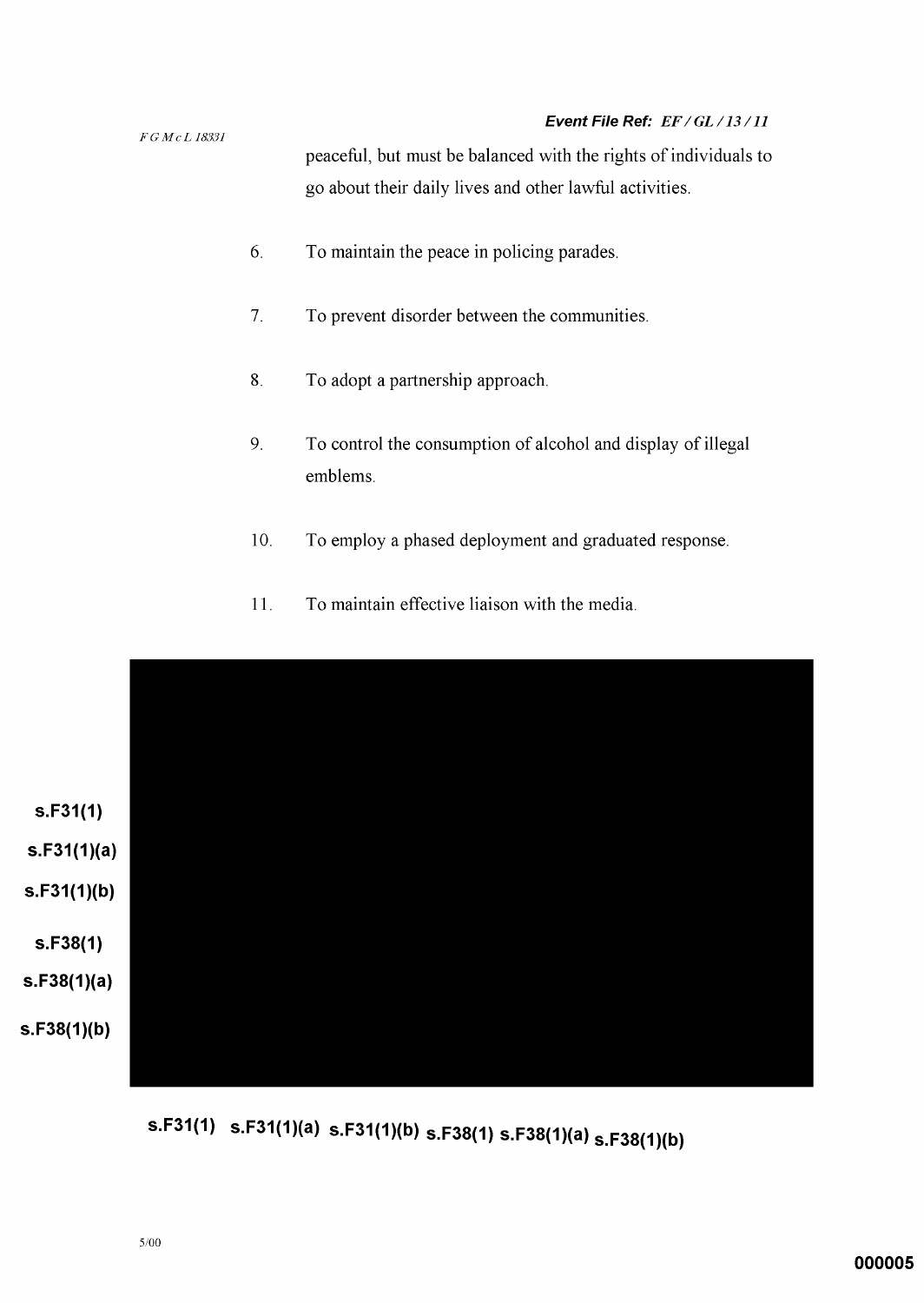

# is(are) exempted pursuant to section(s)

 $F31(1), F31(1)(a), F31(1)(b)$ 

is(are) exempted pursuant to section(s)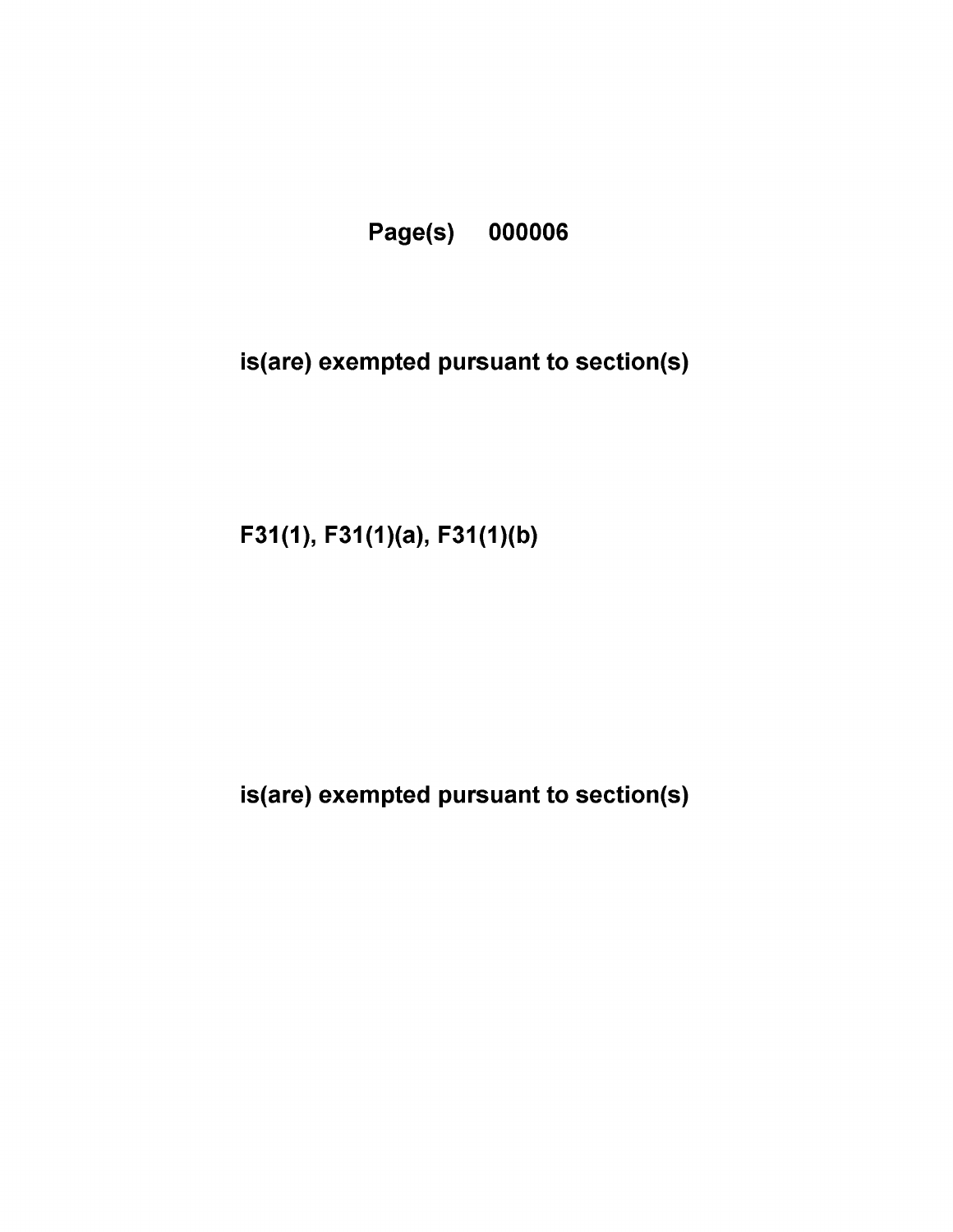# s.F31(1) s.F31(1)(a) s.F31(1)(b) s.F38(1) s.F38(1)(a) s.F38(1)(b)



Nil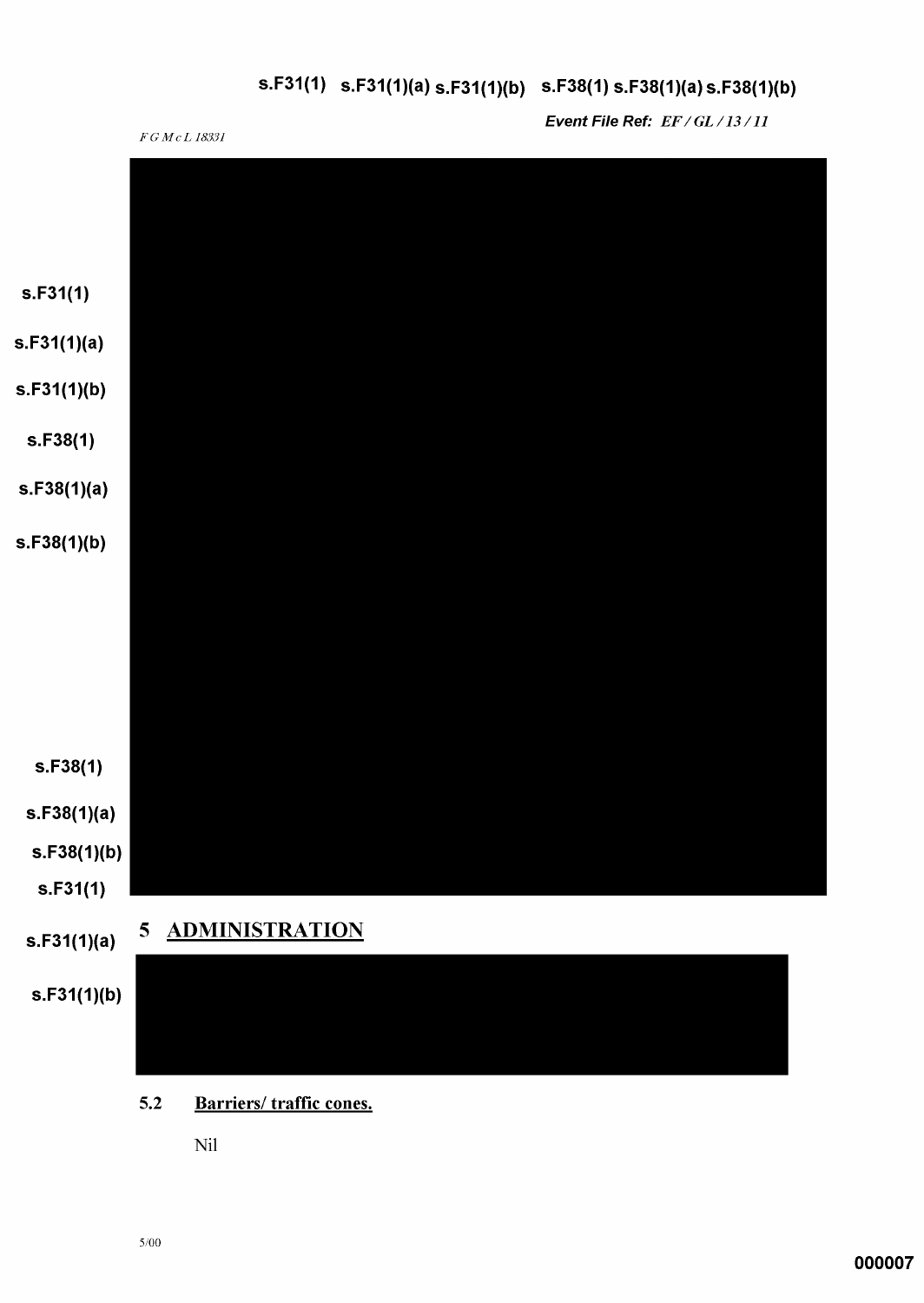$S.F40(2)(b)$ 

FGMcL18331

#### $5.3$ Time and Place to Report / Briefings.

All personnel will brief in the conference room at Limavady station at s.F38(1) s.F38(1)(a) s.F38(1)(b) s.F40(2) **1100 hours.** 

| Briefing officer is |  | s.F40(2)(a) |
|---------------------|--|-------------|
|---------------------|--|-------------|

#### $5.4$ **Dress Code.**

Limavady ACU personnel will wear number 2 uniform - Beat and Patrol with high visibility jackets.

#### $5.5$ **Equipment to be carried**

Normal patrol equipment including police issue torch and red lens

OPT will have full Public Order equipment available.

TSG will deploy in full PPE gear.

#### $5.6$ **Prisoners**

All arrested persons should be taken to Limavady Police Station.

The arresting officer must accompany the detained person.

#### $5.7$ **Evidence Gathering**

Limavady OPT will have an evidence gathering capability. Foyle CCTV team will also have an evidence gathering capability.

#### $5.8$ **Criminal Justice Strategy**

### **CRIMINAL JUSTICE STRATEGY**

The Criminal Justice Strategy for this operation will ensure compliance with the Gold Commander's strategic intention:

To provide quality evidence and in furtherance of the criminal justice policy,  $\bullet$ bring to account those breaking the law, bearing in mind the principle of proportionality and equality in so doing.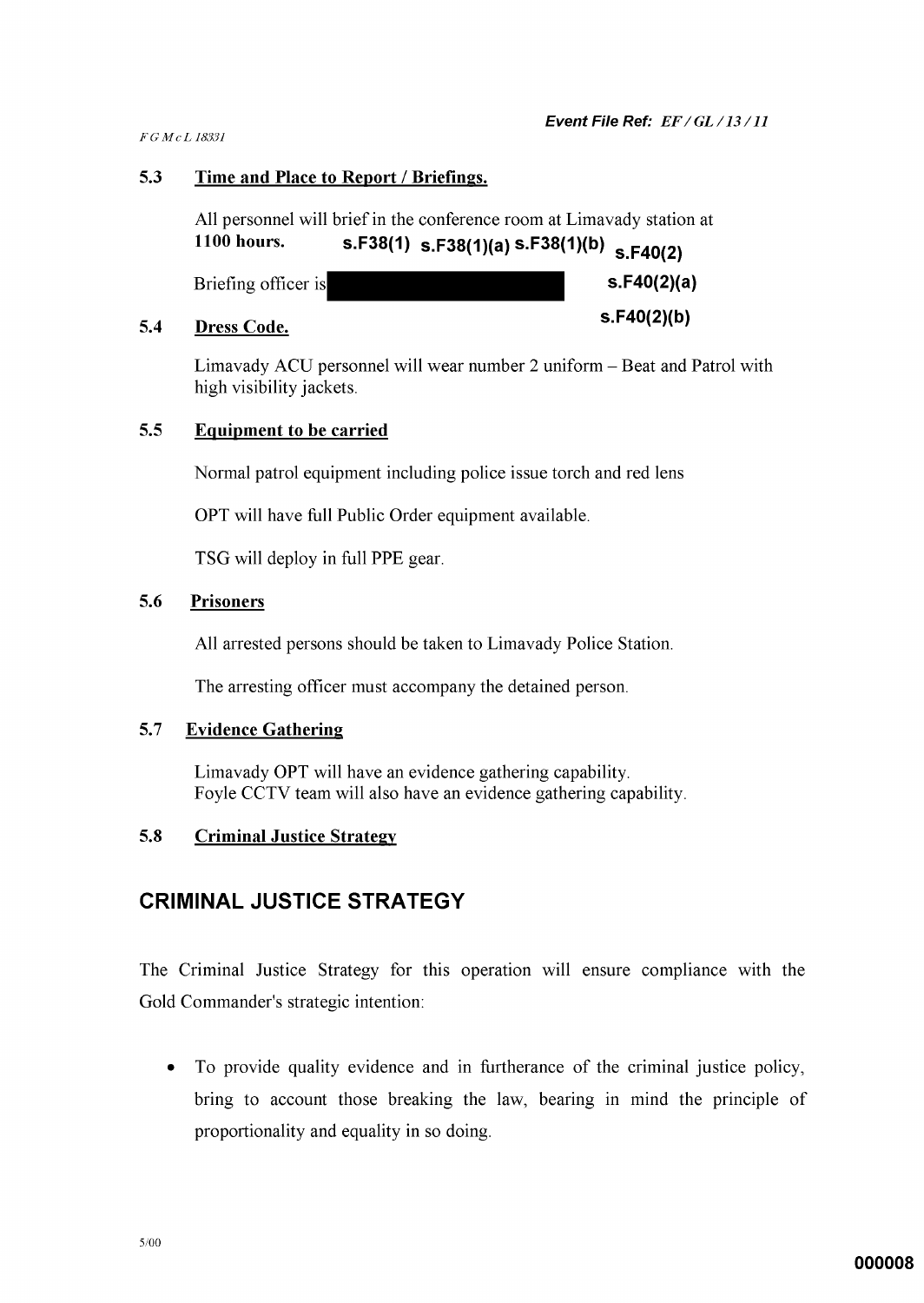### F G M c L 18331

This strategy has been prepared after due consideration of the Human Rights Act 1998, the PSNI Code of Ethics, current General Orders, and in particular the PSNI's Manual of Guidance on Keeping the Peace and Public Order Criminal Justice Strategy.

The strategic approach will seek to limit the threat to peace by early identification of perceived problems and a subsequent suitable measured response incorporating the policy of obtaining 'Best Evidence'.

# s.F38(1) s.F38(1)(a) s.F38(1)(b)s.F40(2) s.F40(2)(a) s.F40(2)(b)

A Senior Investigating Officer (SIO), T/D/Inspector has been appointed and has responsibility for the investigation of serious incidents linked to the operation.

functional The **SIO** will be **Bronze Commander** for the operation. a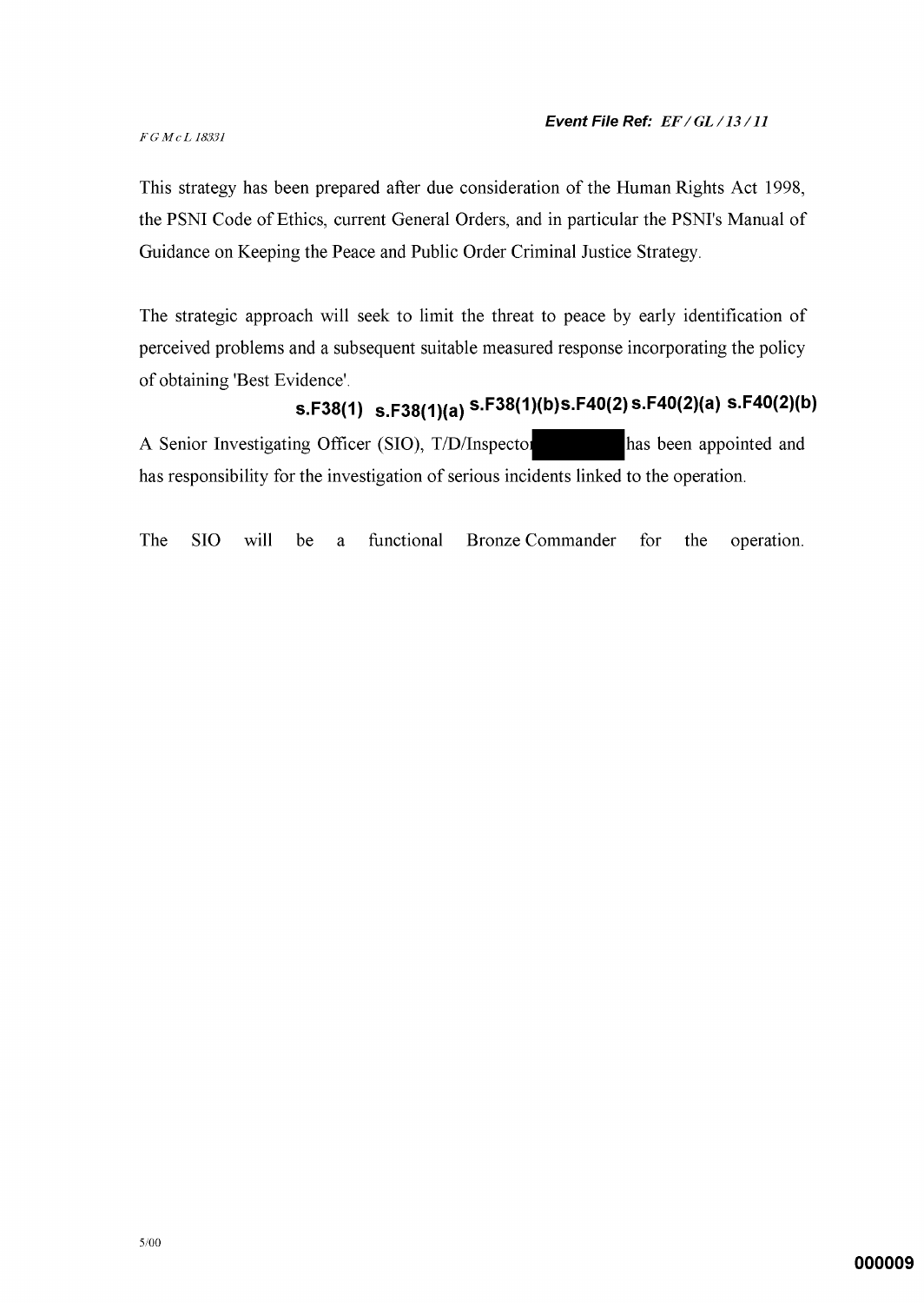### FGMcL18331

### The Criminal Justice Policy is to obtain THE BEST EVIDENCE OF THE WORST OFFENDERS **FOR THE MOST SERIOUS CRIMES.**

The object will be to ensure the efficient processing of prisoners into the court system. Where appropriate, remands in custody will be sought. Liaison will be maintained with the Northern Ireland Court Service as to the availability and suitability of courts. Remand cases can be dealt with at Londonderry, Limavady or Magherafelt courts.

### CID personnel will be available to deal with more serious offenders/offences.

The intention is to process offenders in an appropriate manner. Where the evidence and nature of the offence(s) is such that a remand in custody is proportionate, then it will be sought in accordance with current service policy. Offenders may be brought before a court to facilitate a remand in custody or for the imposition of relevant bail conditions.

In the event of serious incidents occurring, the SIO will liaise with the DIU, C3 Branch, TSU, the Police Ombudsman's Office and the Press Office.

The SIO will direct follow-up investigations based on evidence gathered and will exploit available intelligence. Every effort will be made to identify offenders at the time of offending and effect their arrest at that time. Where this is not possible, a proactive policy will exist to place offenders before the court. Evidence gathering will be designed to optimise the collection of the best available evidence and will include:

- $(i)$ an overview of the event and the build-up to any episode of disorder - scene setting;
- $(ii)$ collection of pertinent evidence to later identify potential offenders - physical description, clothing, etc;
- $(iii)$ evidence to directly link offenders to an episode of disorder or other criminal offences;
- where applicable, evidence of injuries sustained or damage caused as a result of disorder;  $(iv)$
- as far as possible, any discharge of baton rounds, the circumstances leading up to and at the  $(v)$ time of the discharge and warnings given by police to those involved in the disorder.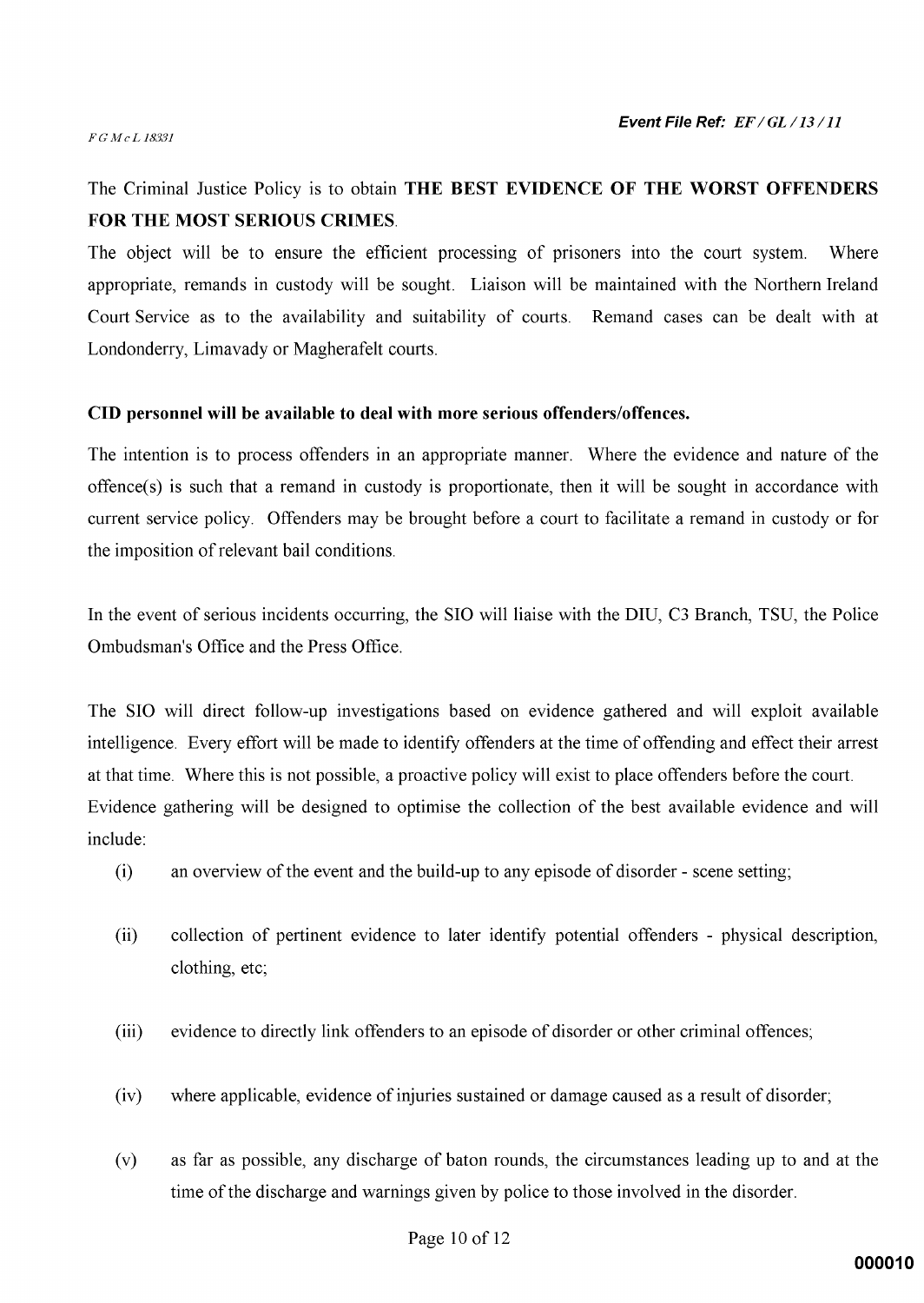### FGMcL18331

To this end, the SIO and the Enquiry Team will have access to footage from the Evidence Gathering Teams, City Centre CCTV, and the Police Air Support Unit. All available evidence must be forwarded to the SIO properly dated and time logged for evaluation and necessary action by the Enquiry Team.

The SIO's post event responsibilities will be the management and investigation of all evidential issues in compliance with the Manual of Guidance on Keeping the Peace

## **CRITICAL INCIDENT**

In the event of a critical incident occurring a Senior Investigating Officer from C2 MIT will be consulted.

In the event of a critical incident occurring, the following Command Protocol will apply:

- Gold Commander will consult with the SIO with regard to whether the incident can be investigated by the Foyle District SIO and his team, or should additional investigative resources be deployed.
- The SIO under the direction of Gold Commander will take all necessary steps for the immediate protection of any scene and/or the preservation of evidence.
- The following resources will be made available to the relevant SIO in this regard:
- $(i)$ Silver Control, in liaison with SIO, will direct resources as required to assist as necessary.
- $(ii)$ A Crime Scene Investigator will be based at Maydown for the duration of the event.
- $(iii)$ Photography Branch resources on duty in connection with the operation will be redeployed at the discretion of the Critical Incident SIO.
- A TSG search capability and POLSA will be on duty in connection with the operation and  $(iv)$ will be redeployed at the discretion of the Critical Incident SIO.

Gold Command will issue instructions to the Bronze Commander with geographic responsibility for the scene of the critical incident, regarding the use of resources under their command, to facilitate the investigation of the critical incident and scene preservation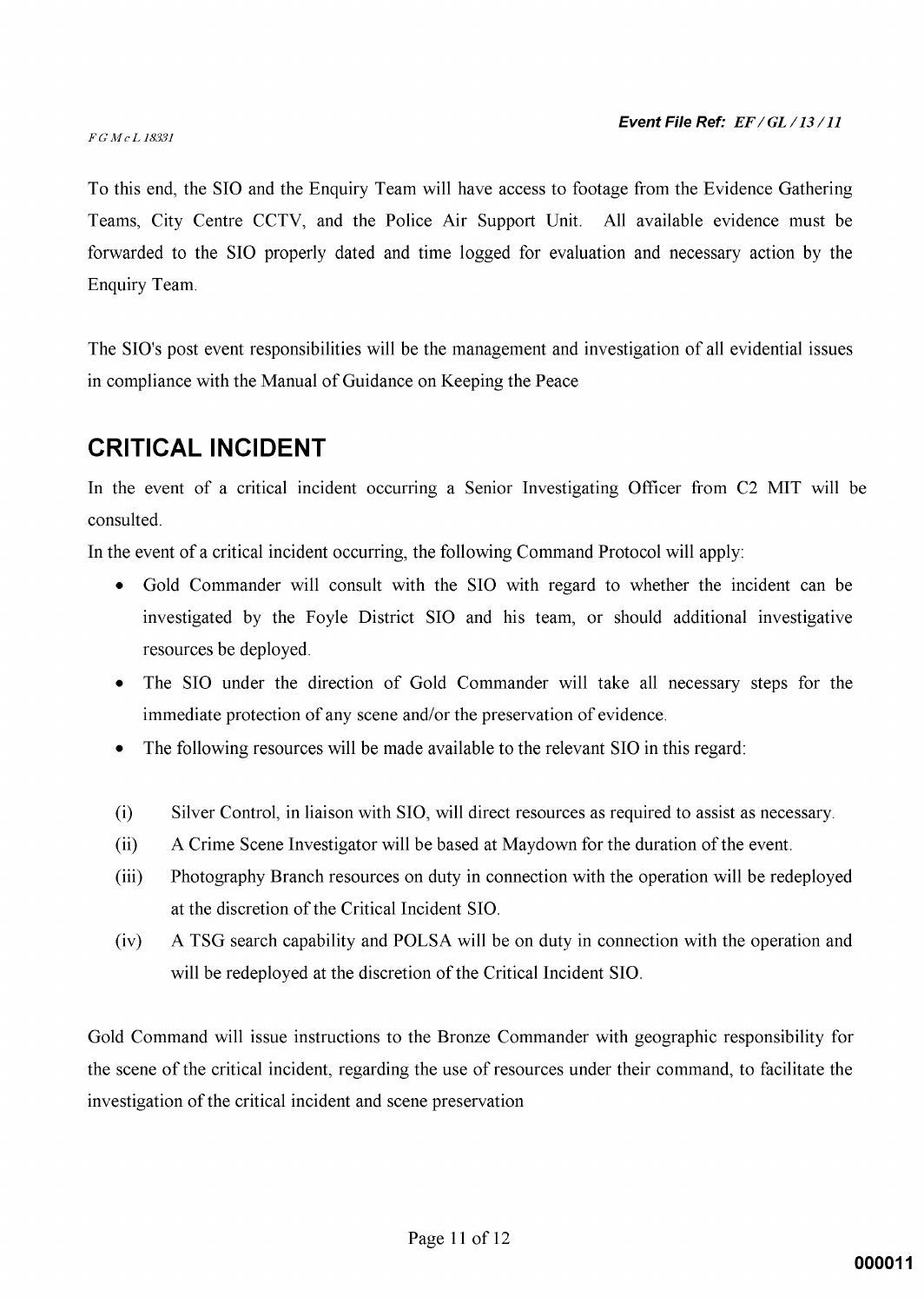$FGMcL$  18331

#### 5.9 **Catering arrangements**

All personnel involved in this operation will cater in their normal manner.

#### 6. **COMMUNICATIONS**

#### $6.1$ **Control Rooms**

|                | Location | Callsian       |
|----------------|----------|----------------|
| Gold Control   |          |                |
| Silver Control | Limavady | Silver Control |

#### $6.2$ **Channels**

G District event 2 will be used for this event.

Response police will use G District 2.

#### $6.2$ **Radio Discipline**

All Personnel are reminded of the need to exercise good radio discipline and to keep radio transmissions to a minimum.

| 6.3 | <b>Miscellaneous</b> |
|-----|----------------------|
|     |                      |

## s.F38(1) s.F38(1)(a) s.F38(1)(b) s.F40(2) s.F40(2)(a)

 $s.F40(2)(b)$ 

| Chief Marshall is |  |
|-------------------|--|

| s.F38(1)                 |                      |                             |                                                                                       |       |          |
|--------------------------|----------------------|-----------------------------|---------------------------------------------------------------------------------------|-------|----------|
| s.F38(1)(a)              |                      |                             |                                                                                       |       |          |
| s.F38(1)(b)              |                      |                             | The organiser of this parade on behalf of the North West Amalgamated Committee of the |       |          |
| s.F40(2)                 |                      | Apprentice Boys of Derry is |                                                                                       |       |          |
| s.F40(2)(a)              |                      |                             |                                                                                       |       |          |
| s.F40(2)(b)              |                      |                             |                                                                                       |       |          |
|                          | <b>Ops Planning:</b> |                             |                                                                                       |       |          |
|                          | Signed:              |                             |                                                                                       | Date: | 22/04/11 |
|                          |                      |                             |                                                                                       |       |          |
| <b>Silver Commander:</b> |                      | S Cargin                    | Superintendent                                                                        |       | Limavady |
|                          | Signed:              |                             |                                                                                       | Date: | 25/04/11 |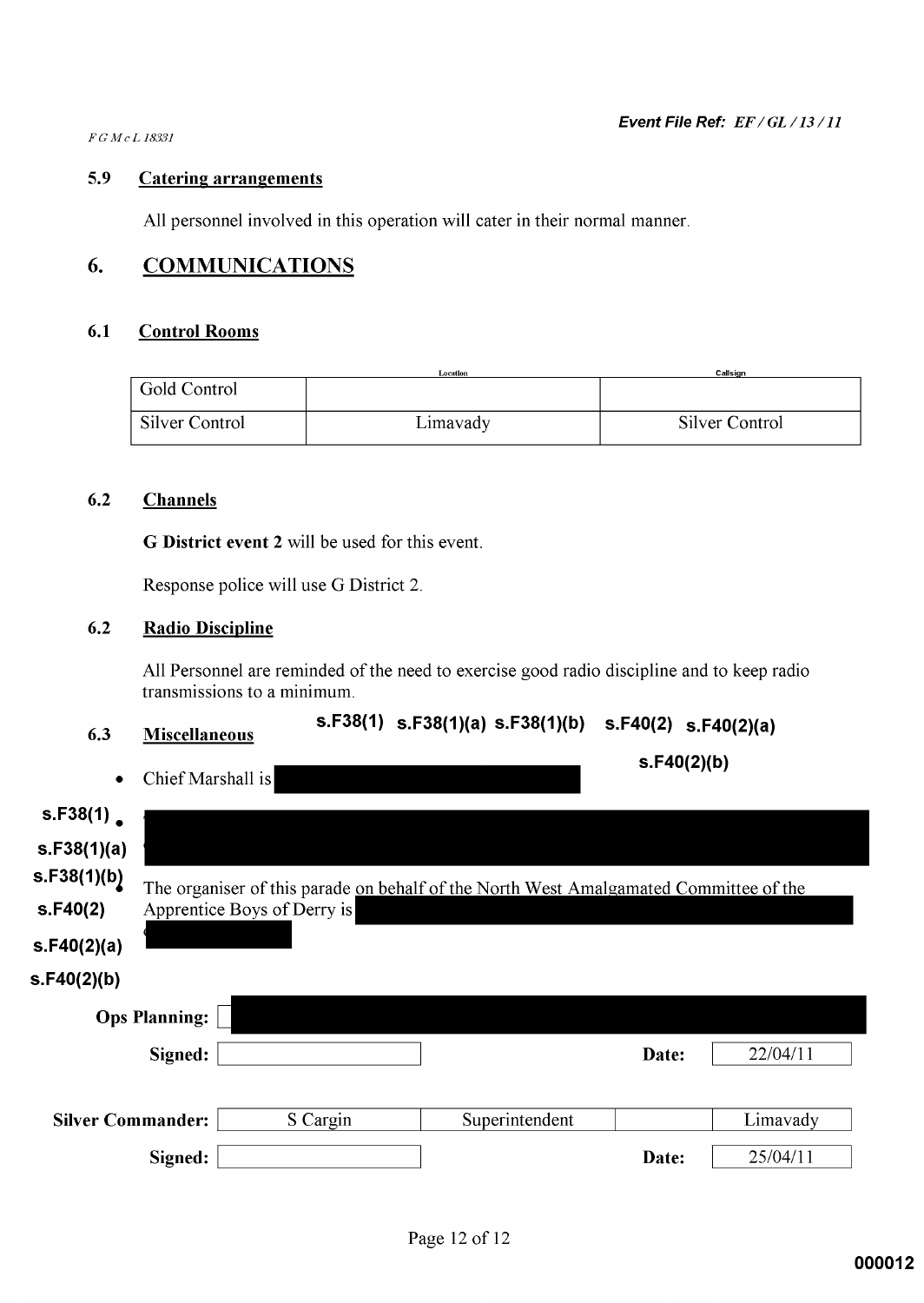

Making Northern Ireland Safer For Everyone Through Professional, Progressive Policing

|  |  | $S.F40(2)$ $S.F40(2)(a) S.F40(2)(b)$ |
|--|--|--------------------------------------|
|--|--|--------------------------------------|

 $s.F38(1) s.F38(1)(a) s.F38(1)(b)$ 

# **POLICE DEPLOYMENTS**

**Event File Ref** 

 $EF/$ 

| Region         | Rural                     | District  | Limavady           | <b>Bronze Commander</b>                                                        | Rank | Inspector  |
|----------------|---------------------------|-----------|--------------------|--------------------------------------------------------------------------------|------|------------|
| Event          | <b>ABOD Easter Parade</b> |           |                    |                                                                                | Date | 25/04/2011 |
| Ser<br>No      | Location                  | Call Sign | Personnel/Strength | (1) Nature of Duty<br>(2) Trouble Anticipated<br>(3) Times Points to be manned |      |            |
|                |                           |           |                    |                                                                                |      |            |
|                |                           |           |                    |                                                                                |      |            |
|                |                           |           |                    |                                                                                |      |            |
|                |                           |           |                    |                                                                                |      |            |
| $\overline{2}$ |                           |           |                    |                                                                                |      |            |
|                |                           |           |                    |                                                                                |      |            |
|                |                           |           |                    |                                                                                |      |            |
|                |                           |           |                    |                                                                                |      |            |
|                |                           |           |                    |                                                                                |      |            |

s.F31(1)  $s.F31(1)(a)$   $s.F31(1)(b)$   $s.F38(1)$   $s.F38(1)(a)$   $s.F38(1)(b)$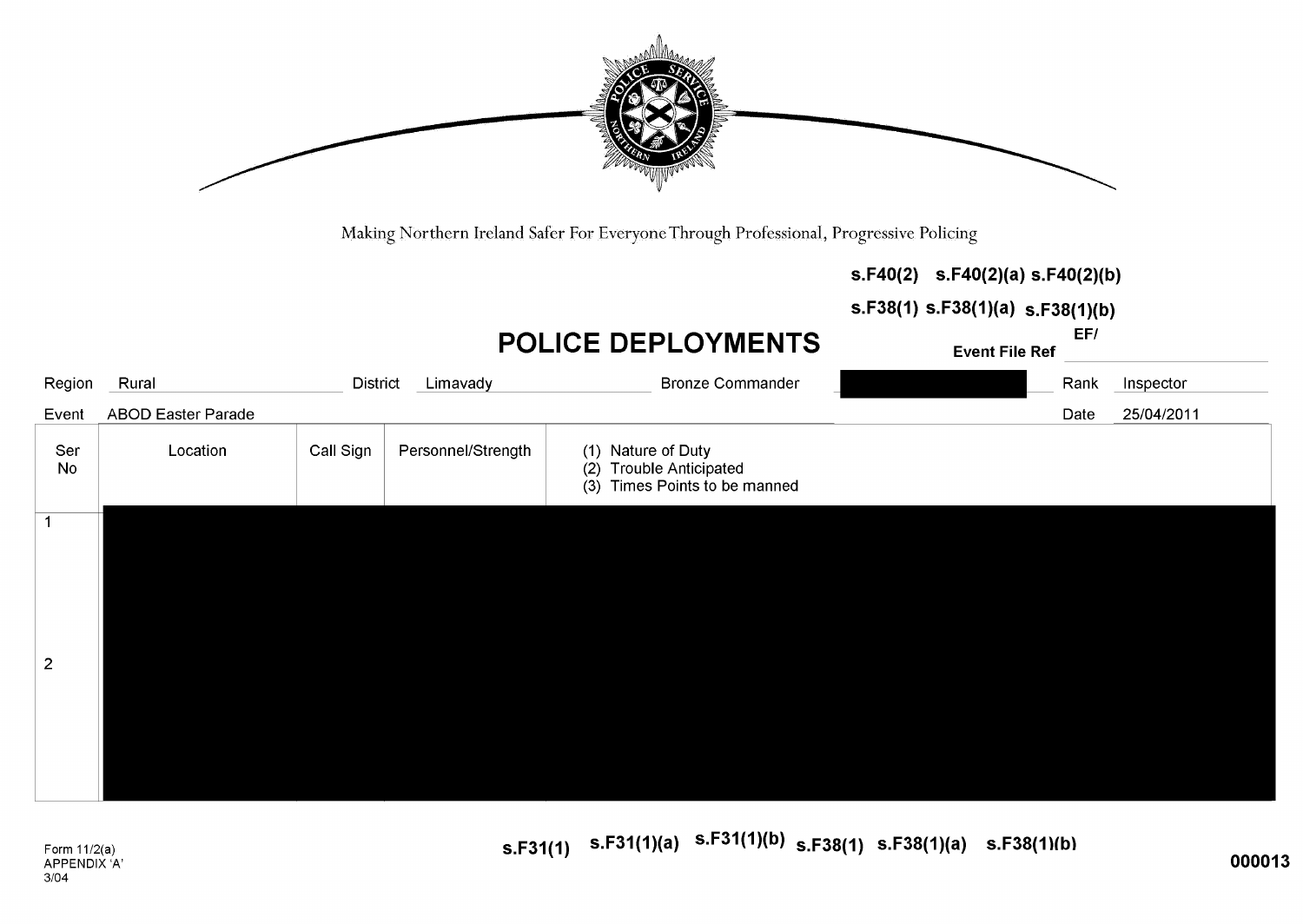# (1) Nature of Duty<br>(2) Trouble Anticipated Call Sign Personnel/Strength Ser Location **No** (3) Times Points to be manned  $\overline{3}$  $\overline{\mathbf{4}}$  $\overline{5}$  $6\phantom{1}6$  $\overline{7}$  $\bf 8$ 9

# s.F31(1)  $s.F31(1)(a)$   $s.F31(1)(b)$   $s.F38(1)$   $s.F38(1)(a)$   $s.F38(1)(b)$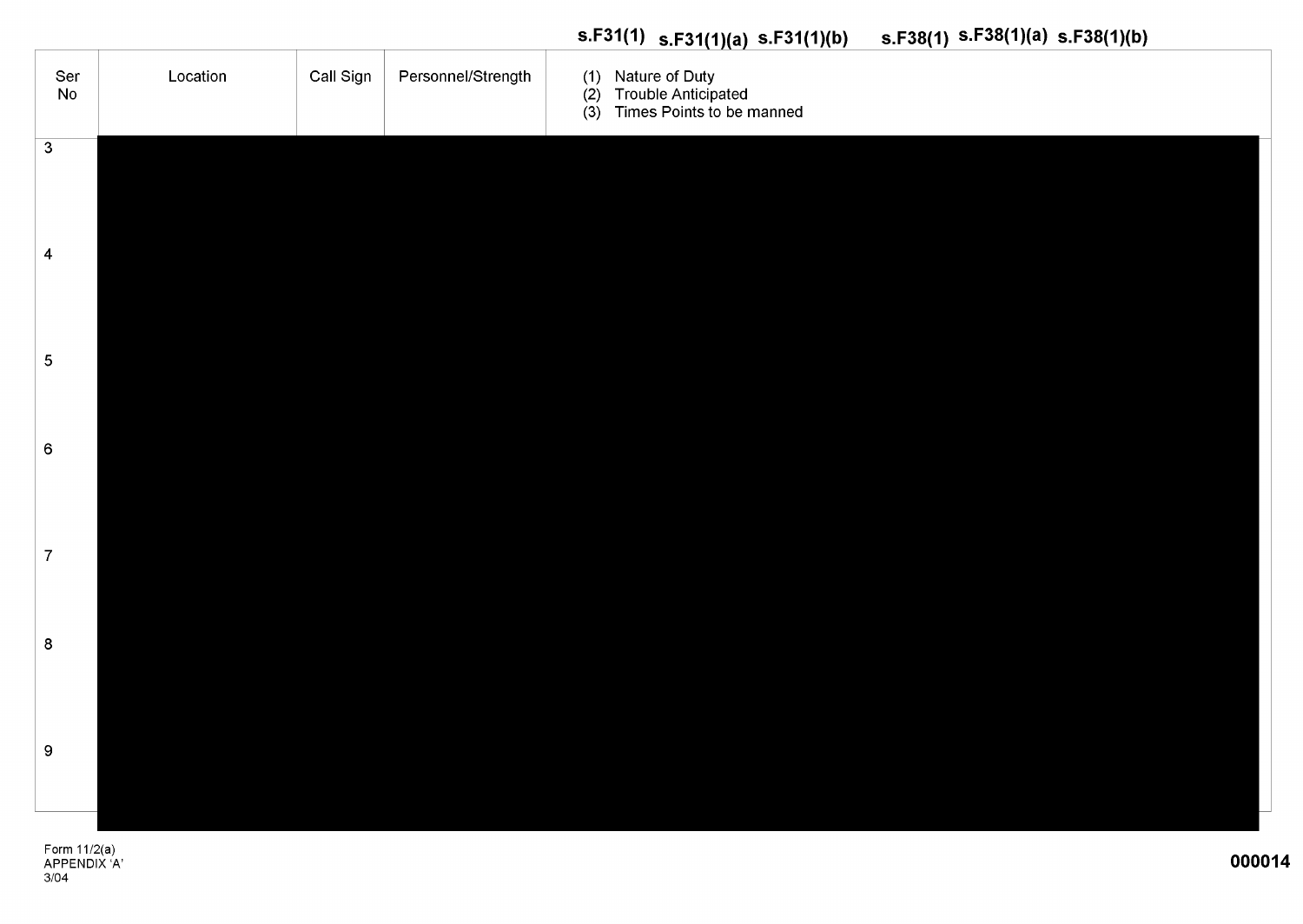|                 |          |           |                    |                   |                                                                           | $s.F31(1)s.F31(1)(a)s.F31(1)(b)s.F38(1)s.F38(1)(a)$ |  |
|-----------------|----------|-----------|--------------------|-------------------|---------------------------------------------------------------------------|-----------------------------------------------------|--|
| Ser<br>No       | Location | Call Sign | Personnel/Strength | (4)<br>(5)<br>(6) | Nature of Duty<br><b>Trouble Anticipated</b><br>Times Points to be manned | s.F38(1)(b)                                         |  |
| $\overline{10}$ |          |           |                    |                   |                                                                           |                                                     |  |
|                 |          |           |                    |                   |                                                                           |                                                     |  |
| 11              |          |           |                    |                   |                                                                           |                                                     |  |
|                 |          |           |                    |                   |                                                                           |                                                     |  |
| 12              |          |           |                    |                   |                                                                           |                                                     |  |
|                 |          |           |                    |                   |                                                                           |                                                     |  |
| 13              |          |           |                    |                   |                                                                           |                                                     |  |
|                 |          |           |                    |                   |                                                                           |                                                     |  |
| 14              |          |           |                    |                   |                                                                           |                                                     |  |
|                 |          |           |                    |                   |                                                                           |                                                     |  |
| 15              |          |           |                    |                   |                                                                           |                                                     |  |
|                 |          |           |                    |                   |                                                                           |                                                     |  |
|                 |          |           |                    |                   |                                                                           |                                                     |  |
|                 |          |           |                    |                   |                                                                           |                                                     |  |
|                 |          |           |                    |                   |                                                                           |                                                     |  |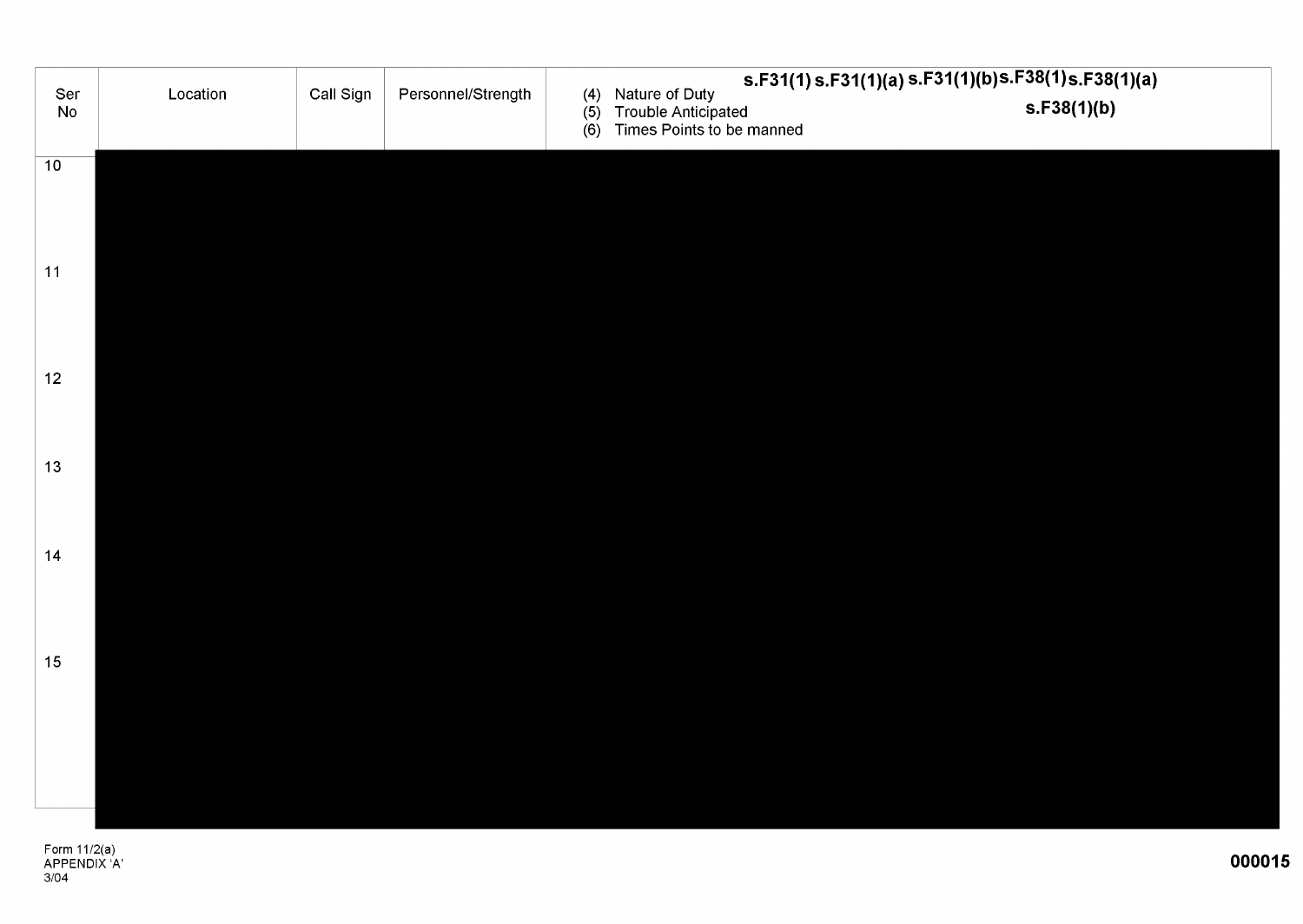| 16              |          |           |                    | s.F31(1) s.F31(1)(a) s.F31(1)(b) s.F38(1) s.F38(1)(a) s.F38(1)(b)                 |
|-----------------|----------|-----------|--------------------|-----------------------------------------------------------------------------------|
| Ser<br>No       | Location | Call Sign | Personnel/Strength | (7) Nature of Duty<br>(8) Trouble Anticipated<br>Times Points to be manned<br>(9) |
| $\overline{16}$ |          |           |                    |                                                                                   |
| 17              |          |           |                    |                                                                                   |
| 18              |          |           |                    |                                                                                   |
| 19              |          |           |                    |                                                                                   |
| 20              |          |           |                    |                                                                                   |
| 21              |          |           |                    |                                                                                   |
|                 |          |           |                    |                                                                                   |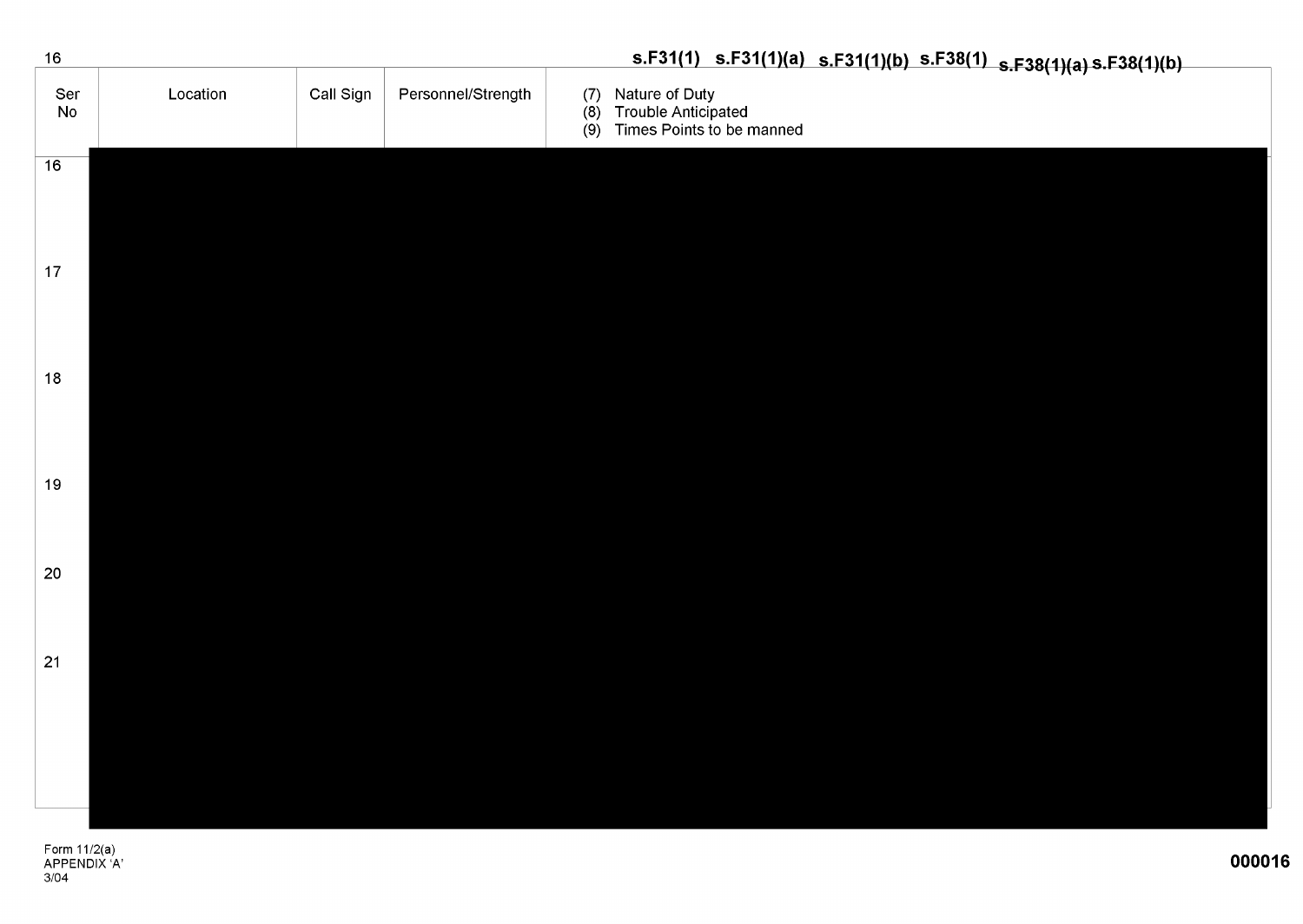| Ser<br>${\sf No}$ | Location | Call Sign | Personnel/Strength | (10) Nature of Duty<br>(11) Trouble Anticipated<br>(12) Times Points to be manned                                             |
|-------------------|----------|-----------|--------------------|-------------------------------------------------------------------------------------------------------------------------------|
| 22                |          |           |                    |                                                                                                                               |
| 23                |          |           |                    |                                                                                                                               |
| 24                |          |           |                    |                                                                                                                               |
|                   |          |           |                    |                                                                                                                               |
|                   |          |           | s.F31(1)           | $ \texttt{s.F31(1)}(a) \quad \texttt{s.F31(1)}(b) \quad \texttt{s.F38(1)} \quad \texttt{s.F38(1)}(a) \, \texttt{s.F38(1)}(b)$ |
|                   |          |           |                    |                                                                                                                               |
|                   |          |           |                    |                                                                                                                               |
|                   |          |           |                    |                                                                                                                               |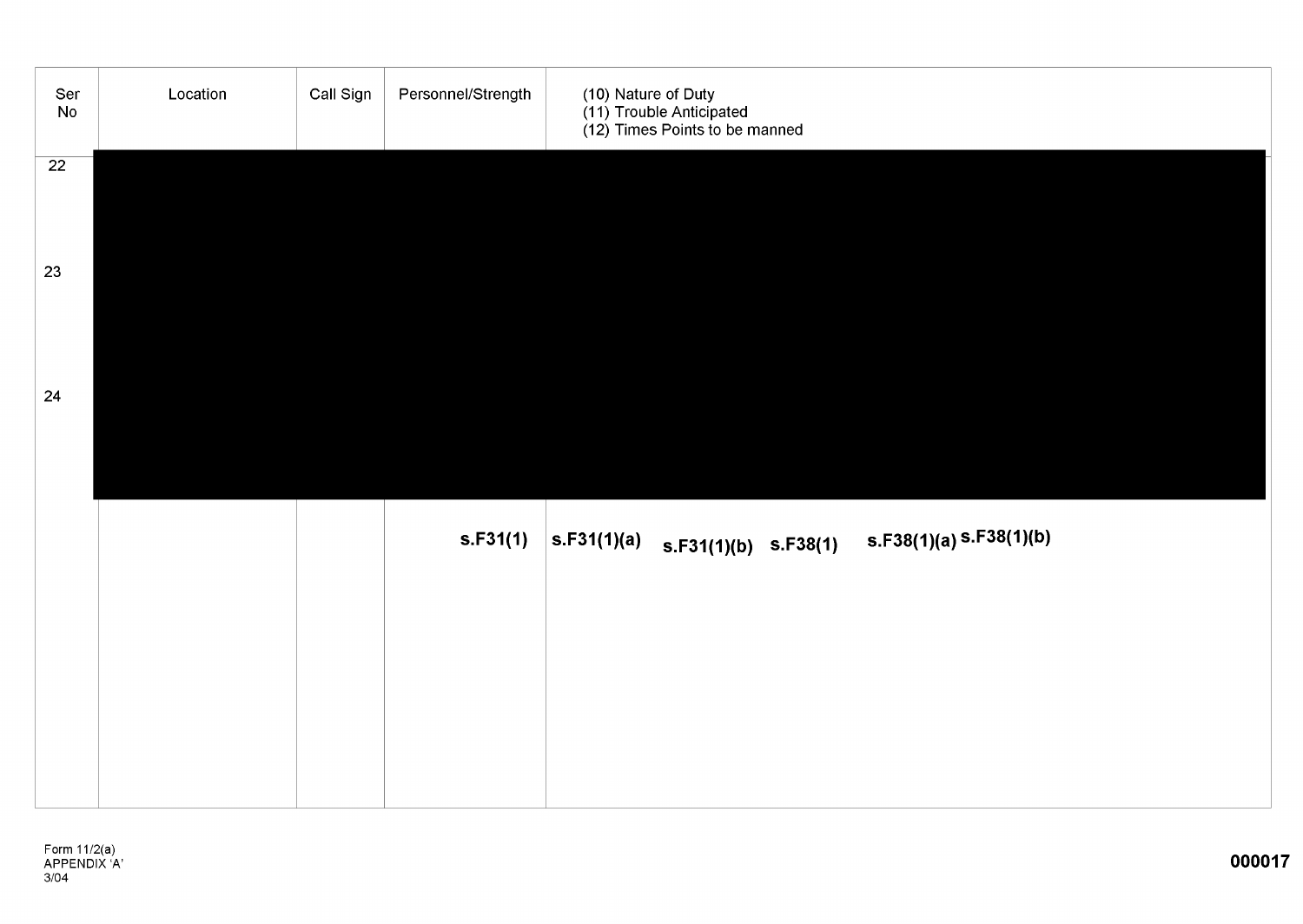

Making Northern Ireland Safer For Everyone Through Professional, Progressive Policing

### **NOT PROTECTIVELY MARKED POST PUBLIC PROCESSION RETURN**

| s.F38(1) s.F38(1)(a)s.F38(1)(b)                                                                                | <b>FACSIMILE MESSAGE</b>                                                                                                                                                                                                                       |
|----------------------------------------------------------------------------------------------------------------|------------------------------------------------------------------------------------------------------------------------------------------------------------------------------------------------------------------------------------------------|
| Police Service of Northern Ireland Parades Commission Liaison Officer<br>To                                    |                                                                                                                                                                                                                                                |
| s.F40(2)<br>From<br>s.F40(2)(a)                                                                                |                                                                                                                                                                                                                                                |
| 028 90561643<br>Fax<br>s.F40(2)(b)                                                                             | Pages<br>This $+1$                                                                                                                                                                                                                             |
| Phone<br>028 90700098                                                                                          | Wed 27/04/11<br>Date                                                                                                                                                                                                                           |
| Post Procession Return in relation to: ABOD Easter parade at Limavady on Mon 25 <sup>th</sup> April 2011<br>Re |                                                                                                                                                                                                                                                |
| Date, Time and Venue of Procession                                                                             | 25/04/11, 1230 hours, Limavady                                                                                                                                                                                                                 |
|                                                                                                                |                                                                                                                                                                                                                                                |
| Organisation[s] involved<br>Apprentice Boys of Derry                                                           |                                                                                                                                                                                                                                                |
| Was a determination by the Commission issued?                                                                  | Yes $\Box$ No $\boxtimes$                                                                                                                                                                                                                      |
| Was there a protest meeting involved?                                                                          | Yes $\Box$ No $\boxtimes$                                                                                                                                                                                                                      |
| of conduct by procession and/or protesters. [Please include any significant damage to property etc.]           | Please give a brief résumé of the procession including numbers of bands and marchers, any disorder/breaches of codes                                                                                                                           |
| A number of issues arose at the above parade in Limavady; a brief list in time order is as follows;            |                                                                                                                                                                                                                                                |
| formed up and paraded the length of the road to the assembly point at the orange field.                        | 1. At least seven illegal feeder parades took place; where visiting bands arrived at the town end of the Roemill Rd they                                                                                                                       |
| Josephine Avenue and Roemill Gardens.                                                                          | 2. Countless bandsmen, club members and spectators were urinating in public in the areas of Roemill Rd, Moyne Walk,                                                                                                                            |
| from the Orange field.                                                                                         | 3. Club members wearing blue bibs were observed drinking from open alcoholic containers on Roemill Road having come                                                                                                                            |
| containers and carrying alcohol. The marshals at that location did nothing about this.                         | 4. Numerous bandsmen and club members observed debussing at the assembly point drinking from open alcoholic                                                                                                                                    |
|                                                                                                                | 5. Countless reports of on street drinking over the entire parade route; numerous cases where open alcoholic containers<br>were seized and disposed of by police. Several members of the public will be reported to Council with a view toward |

6. After the tail of the parade passed through Main St numerous vehicles started to leave from the various car parks and parking spaces the length of the parade route in the town centre; this caused a lot of traffic congestion particularly on Main St and was solely due to those spectators not knowing that the parade was coming back along Main St - marshals complained that Police caused this.

prosecution.

7. One band, Ballynarrig, paraded into the central car park on Linenhall St and dispersed there instead of the bus station as notified. Form 11/8 Page 1 of 2 05/09 NOT PROTECTIVELY MARKED